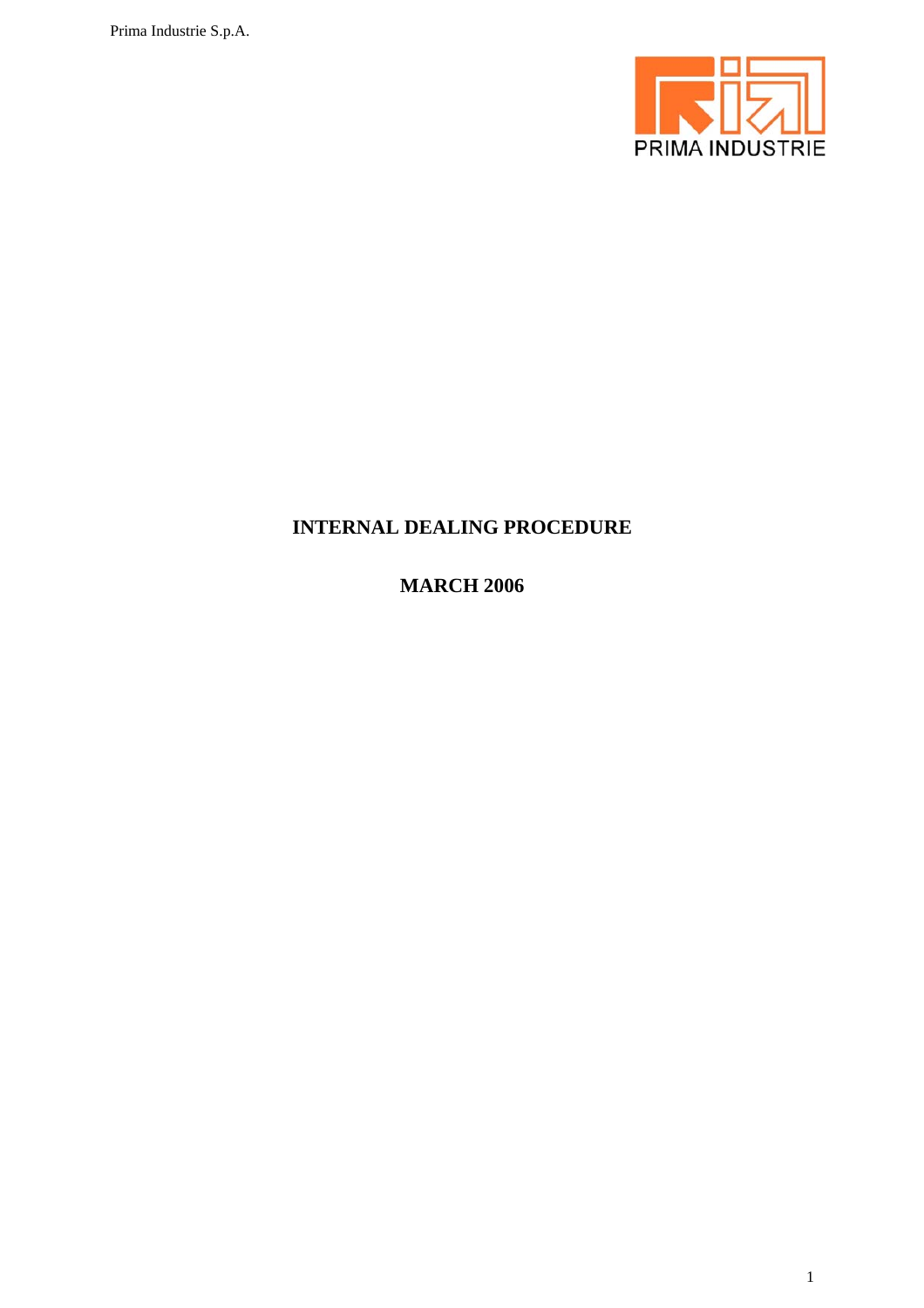### **INTERNAL DEALING PROCEDURE**

## **1. GENERAL INSTRUCTIONS**

#### *1.1 Introduction*

This procedure, adopted pursuant to art. 114 clause 7, in Law Decree 58 24 February 1998 and subsequent amendments (hereafter "**T.U.F.**") and art. 152 sexies and following in Consob Listed Companies Regulations n° 11971, 14 March 1999 and subsequent amendments (hereafter "Consob Regulations") has the purpose of:

- (i) Regulating methods and times of disclosing to Consob and to the market operations involving the acquisition, sale, subscription or exchange of shares or Prima Industrie Group relevant financial instruments, carried out by Relevant Persons or by Persons strictly connected to Relevant Persons, and identifying Relevant Persons among Prima Industrie S.p.A. and other Group Companies managers;
- (ii) Informing Relevant Persons about their obligations coming from their qualification;
- (iii) Establishing, with aim to Prima Industrie S.p.A. protection and fair market functioning, Close Periods when it is forbidden to some Relevant Persons and Connected Persons to carry out operations on shares issued by Prima Industrie.

#### *1.2 Relevant Persons*

Pursuant to art. 114, clause 7, in T.U.F. and art. 152 sexies in Consob Listed Companies Regulations:

- a) "**Relevant Persons"** are:
	- a1) Prima Industrie S.p.A. directors and statutory auditors;
	- a2) Prima Industrie S.p.A. managing director and managers who have regular access to inside information and are empowered to take management decisions affecting the development and future prospects of Prima Industrie S.p.A. or of its Group, as defined according to this procedure;
	- a3) members of the Board of Directors and Auditors, persons with management functions and managers empowered to take management decisions affecting the development and future prospects of a Prima Industrie S.p.A. subsidiary, as defined in the following par. 1.4; for the fiscal year 2006 and until further notice no Prima Industrie subsidiary is included in such case;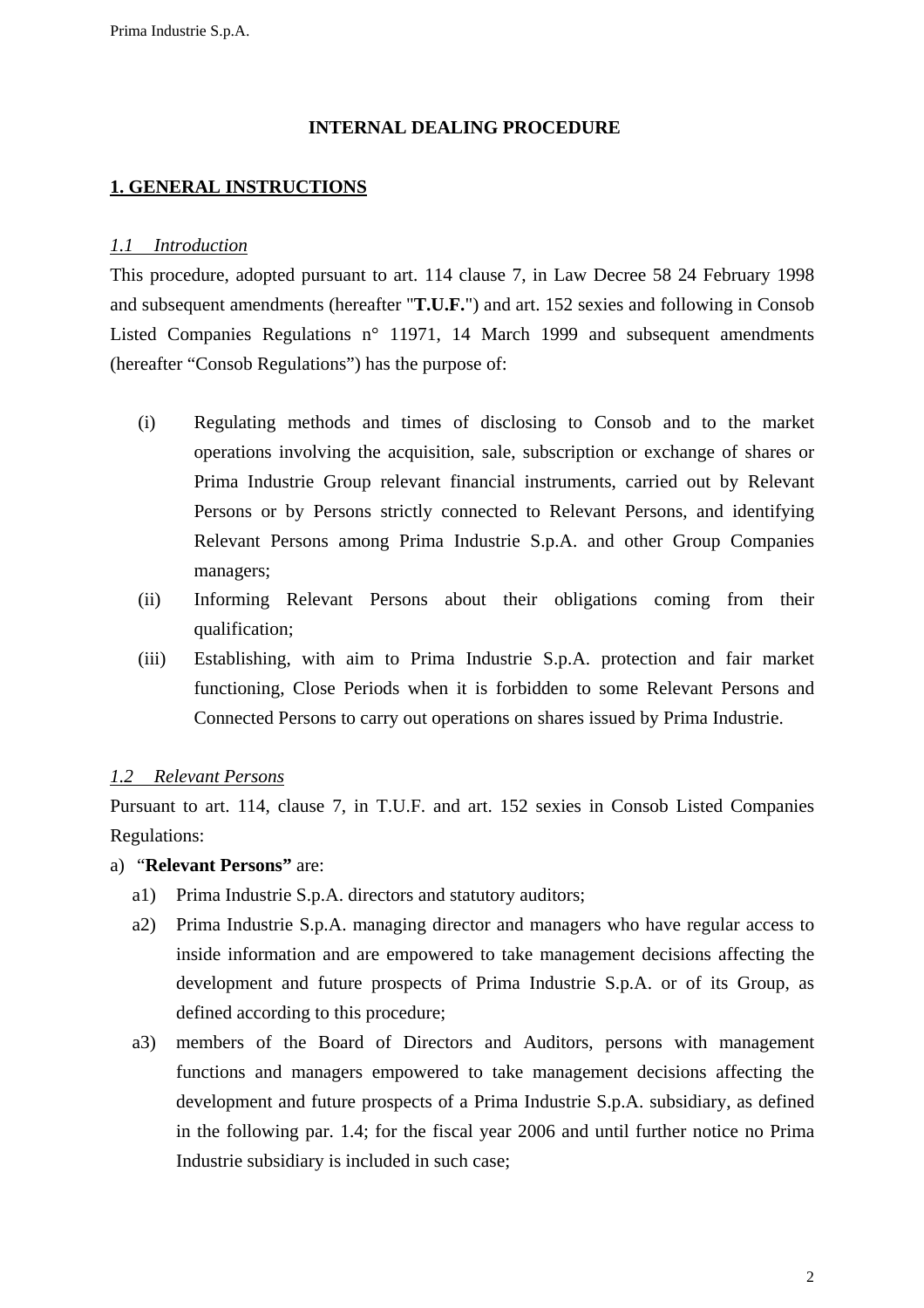- a4) persons who should take directly or indirectly the control over Prima Industrie S.p.A.;
- a5) anyone holding at least 10% of Prima Industrie S.p.A. voting share capital;
- b) **Connected Persons** to Relevant Persons are:
	- b1) a not legally separated spouse, dependant children or cohabiting for more than one year, children of the spouse whether they are dependant or cohabiting for more than one year and, if cohabiting for more than one year, parents, family and in-laws of relevant Persons;
	- b2) companies, partnerships and trusts in which a Relevant Person or a Connected Person as defined in b1) is, alone or jointly with another Relevant or Connected Person, a managing director;
	- b3) companies, directly or indirectly controlled by a Relevant Person as defined in b1);
	- b4) partnerships whose economic interests are substantially equivalent to those of a Relevant Person or a Connected Person as per b1);
	- b5) trusts set up for the benefit of a Relevant Person or a Connected Person as per b1).

### *1.3 Financial Instruments subject to disclosing procedure*

Relevant Persons must disclose operations (hereafter "**Operations**") of acquisition, sale, subscrition or exchange carried out by themselves or by their Connected Persons and regarding:

a) Prima Industrie S.p.A. ordinary shares (hereafter "**Shares**");

b) all other financial instruments linked to Shares and in particular:

- b1) financial instruments giving the right to subscribe, acquire or sell the Shares;
- b2) debt financial instruments convertible into Shares or exchangeable against Shares;
- b3) derivative financial instruments on Shares as defined in art. 1, clause 3 del T.U.F.<sup>1</sup>;
	- b4) other financial instruments, equivalent to Shares, representing such Shares;
	- b5) non listed shares issued by Prima Industrie S.p.A. subsidiaries, as they shall be defined in the following par. 1.4 as well as their connected financial instruments.

There is no disclosing obligation for:

 $\overline{a}$ 

<sup>&</sup>lt;sup>1</sup> And in particular:

a)"future contracts" on Shares and their relevant indexes, even when the transaction is settled through the cash payment of differentials;

b) equity swaps regarding Shares, even when the transaction is settled through the cash payment of differentials; c) forward agreements connected to Shares and relevant indexes, even when the transaction is settled through the cash payment of differentials ;

d) options contracts to acquire or sell Shares or instruments defined in previous clauses and relevant indexes, even when the transaction is settled through the cash payments of differentials;

e) combinations of contracts or shares defined in previous clauses.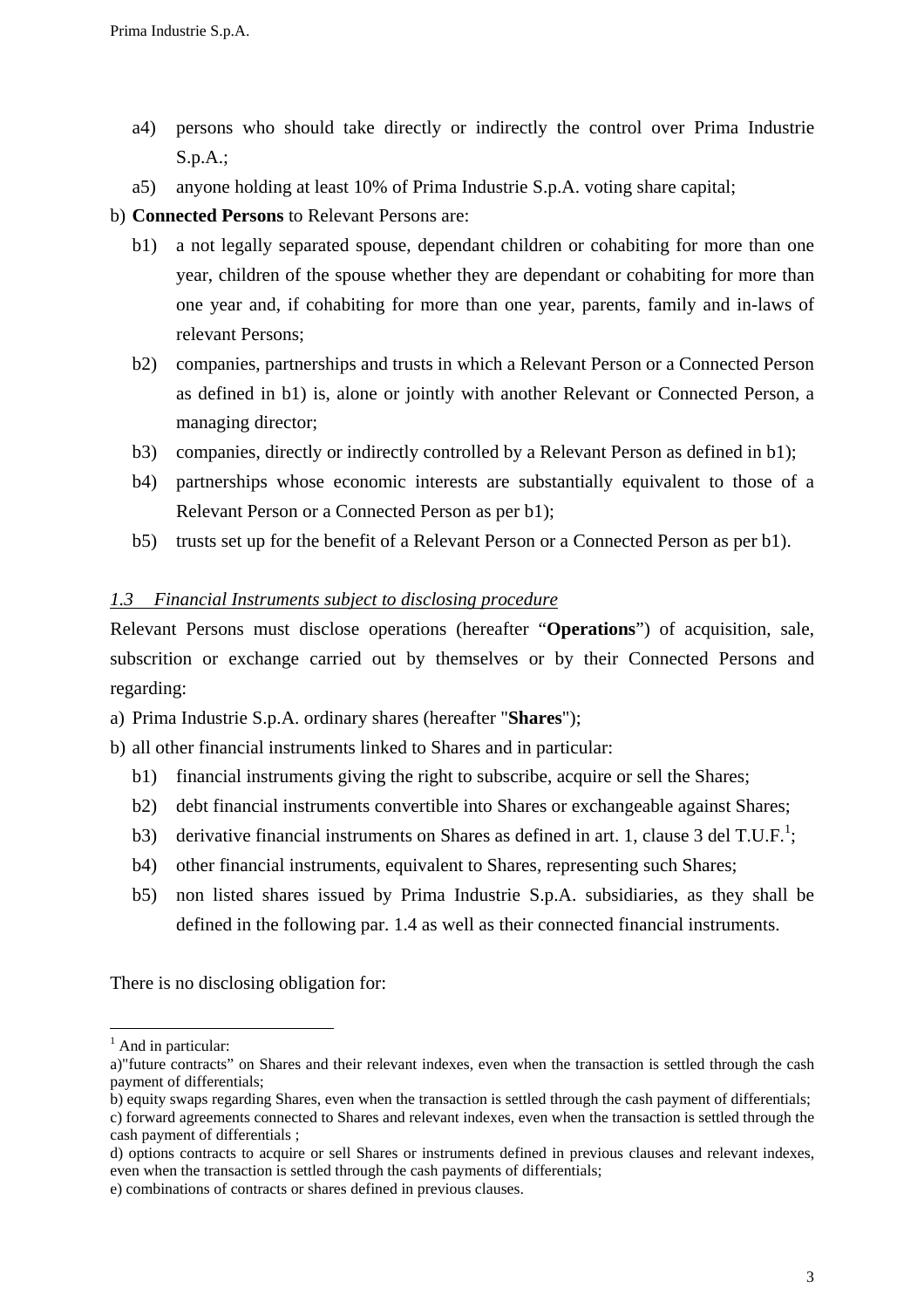1) Operations whose amount is below 5,000 euro within a calendar year; for connected derivative financial instruments amount is calculated with reference to the underlying Shares. This amount is calculated adding up all operations of acquisition, sale, subscription (including conversion of convertible bonds and shares free assignment) or exchange of shares and financial instruments linked thereto, carried out by the Relevant Person and Connected Persons as well as those carried out on behalf of each relevant Person and Connected Persons.

We precise that, for the above purpose, operations carried out by his/her investment manager within a individual portfolio management are also taken into account, even when the Relevant Person or the Connected Person expressly give up the right to provide instructions;

- 2) Operations carried out between the Relevant Person and his/her Connected Persons;
- 3) Shares lending, Shares pledge, usufruct concession and assignment of options for shares subscription operations.

#### *1.4 Subsidiaries*

Pursuant to art. 152 sexies in Consob Regulations, subsidiaries, directly or indirectly controlled by Prima Industrie S.p.A., are included in the present procedure and relevant disclosure obligations only if the book value of the equity interest represents more than 50% of the total assets of Prima Industrie S.p.A., as per last approved annual report.

Therefore, in order to check the possible inclusion of the subsidiaries, the Person Responsible (as defined in the present procedure) must check, within 15 days from the Board of Directors approval of Prima Industrie S.p.A. annual report, the list of subsidiaries, directly or indirectly controlled by Prima Industrie S.p.A., for which said parameter has been exceeded.

Disclosure by subsidiaries' Relevant Persons, as above defined, shall be made, pursuant to this procedure, since the day of approval of Prima Industrie S.p.A. annual report by the Shareholders' Meeting.

#### *1.5 Close periods*

It is forbidden to Prima Industrie S.p.A. directors and statutory auditors and to their Connected Persons to carry out Operations on Shares during 15 days before the day of Prima Industrie S.p.A. Board meetings approving the annual report, half-yearly report and quarterly reports.

The Board of Directors has the power to extend the Close Periods complying with the best practice of listed companies.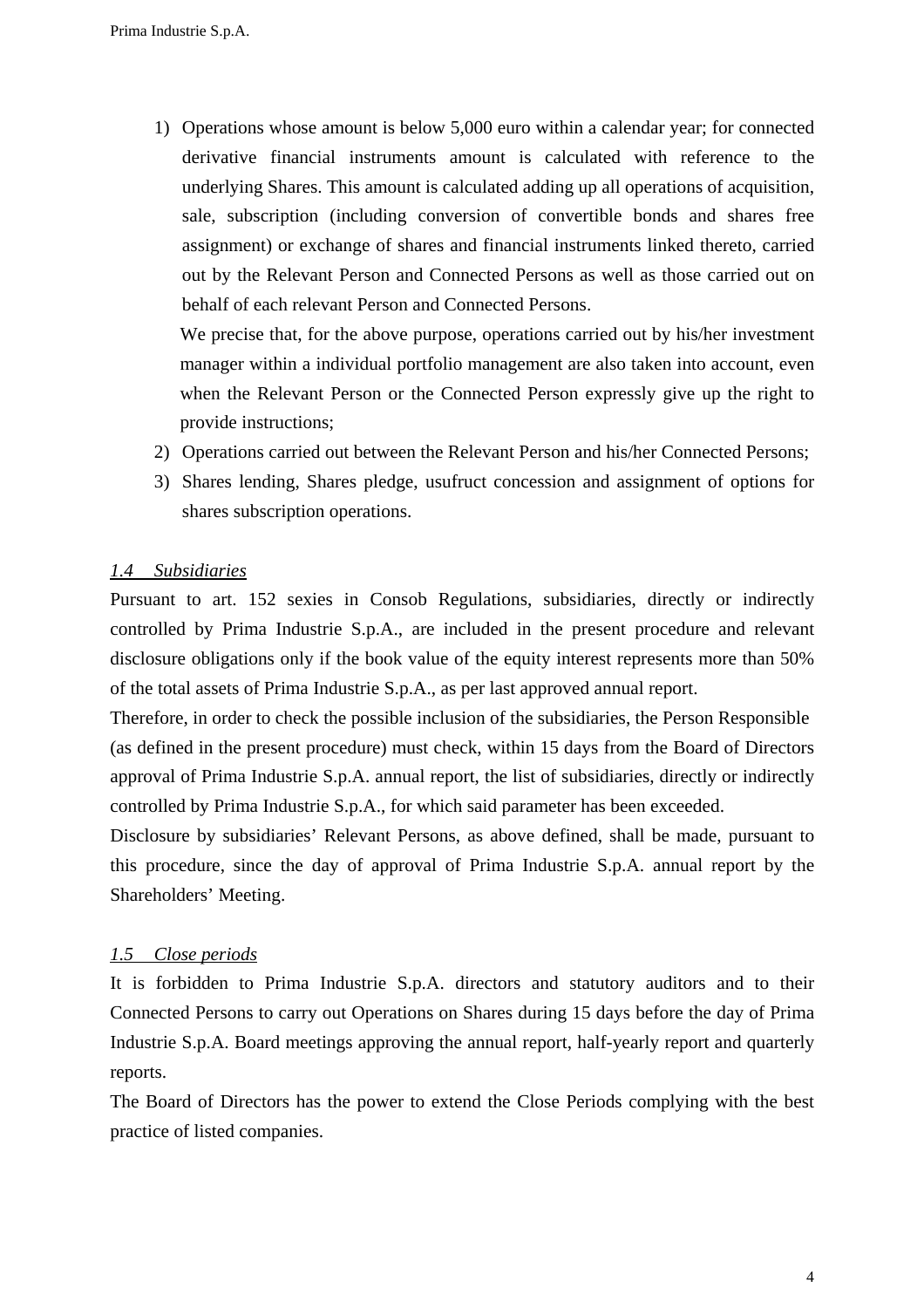### **2. METHODS AND TIMES OF RELEVANT OPERATIONS DISCLOSING**

### *2.1 Relevant Persons obligations*

Pursuant to art. 152 octies in Consob Regulations, Relevant Persons must comply with disclosing obligations about Relevant Operations carried out by themselves or their Connected Persons according to the following terms and methods:

- A) Relevant Persons defined sub a1), a2) and a3) in par. 1.2 must disclose to Consob and Prima Industrie S.p.A. all Operations by the end of the fifth business day after the date of the last transaction which involved the exceeding of the 5,000 euro amount and by the end of the fifth business day after every other following operation during the year;
- B) Relevant Persons defined sub a4) and a5) in par. 1.2 disclose all operations to Consob and publish them, by sending a press release to Borsa Italiana S.p.A., Consob and to at least two press agencies, by the end of the fifteenth day of the month following the one in which was carried out the last operation that involved the exceeding of the 5,000 euro cumulated amount and, once exceeded the previous 5,000 euro limit, by the end of the fifteenth day of the month following the one in which every other operation was carried out.

Relevant Persons must timely inform their Connected Persons, also through the delivery of this present procedure, about their being part of the present procedure and following disclosing obligations to Relevant Persons of the Operations here defined.

#### *2.2 Prima Industrie S.p.A. obligations*

Pursuant to art. 152 octies in Consob Regulations, Prima Industrie S.p.A. must publish, by sending a press release to Borsa Italiana S.p.A., to Consob and to at least two press agencies, information received by Relevant Persons pursuant to letter A) in previous par. 2.1, by the end of the business day following the day of their receipt.

It is well understood that Relevant Persons make themselves responsible and in charge of possible burdens coming from a delay in disclosure to Consob and to the market when they were not compliant with timely communication to Prima Industrie S.p.A. or other procedure obligations.

## *2.3 Person Responsible*

The Person Responsible of the receipt, dealing and disclosure of information relevant to the present procedure is defined as the Investor Relator Officer, today Mr. Massimo Ratti.

Disclosure to Prima Industrie S.p.A. by Relevant Persons, pursuant to letter A) in previous par. 2.1 in this procedure, must be addressed to the Person Responsible (upon telephone notice to 011-4103.206, 011-4103.208 or 335-746.94.80) through fax to number 011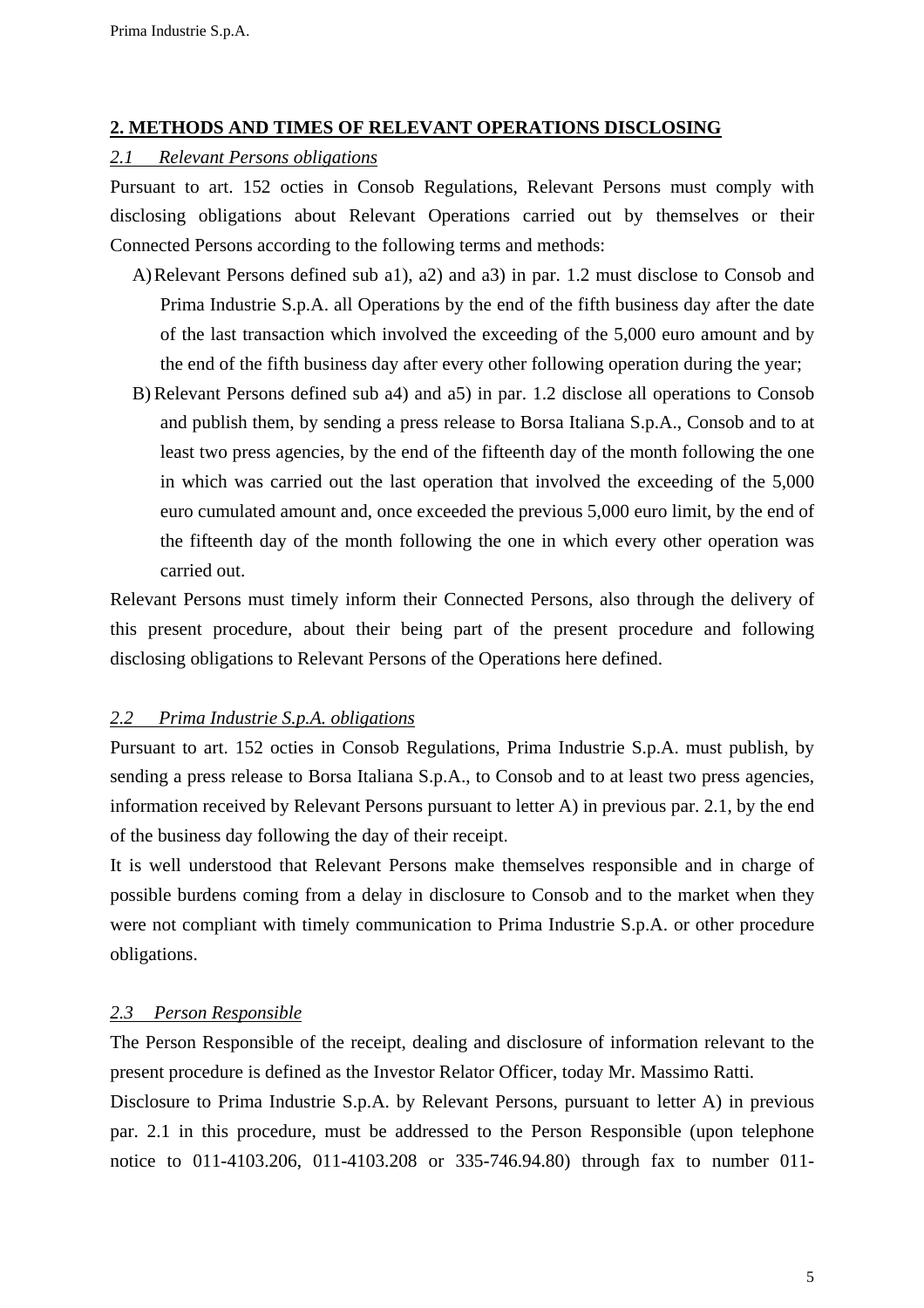411.73.34 or e-mail to internaldealing@primaindustrie.com, using the special schedule in Annex 6 in Consob Regulations (wholly attached herewith sub "A") duly filled in every part. In case of subsequent changes of said disclosing schedule, of disclosing methods or of the Person Responsible itself, the Person Responsible will timely inform the Relevant Persons.

### *2.4 Sanctions*

Pursuant to art. 193, clause 1 bis, in T.U.F. Relevant Persons not complying with disclosure obligations as per this procedure are sanctioned with an administrative fine from 5,000 to 500,000 euro by Consob for each and every violation.

## **3. DEFINITION OF MANAGERS AS RELEVANT PERSONS**

## *3.1 Prima Industrie S.p.A. Managers*

With aim to this procedure and relevant disclosure obligations in T.U.F. and Consob Regulations, Prima Industrie S.p.A. managers with regular access to inside information and with the power to adopt strategic decisions affecting the development and future prospects of Prima Industrie S.p.A. are defined as the ones with following requirements:

- regular access to Inside Information;
- power to take long term strategic decisions, thast is able to affect more than one fiscal year;
- power to take decisions on their own without the previous authorization of an executive director.

As at April  $1<sup>st</sup>$  2006 managers complying with said requirements are:

- Ezio Basso, Prima Industrie S.p.A. managing director
- Massimo Ratti, Corporate C.F.O. Prima Industrie Group

## *3.2 managers of relevant Prima Industrie S.p.A. subsidiaries*

In order to comply with this procedure and following disclosure obligations in T.U.F. and in Consob Regulations, Prima Industrie S.p.A. subsidiaries as defined in previous par.1.4 shall identify managers with regular access to Inside Information and with the power to take strategic decisions affecting the development and future prospects of the subsidiaries themselves on the basis of criteria identified in previous par.3.1 for Prima Industrie S.p.A. managers.

With this aim the Person Responsible, once yearly identified the relevant subsidiaries, will inform them about both such event and the present procedure.

Subsidiaries so identified shall therefore: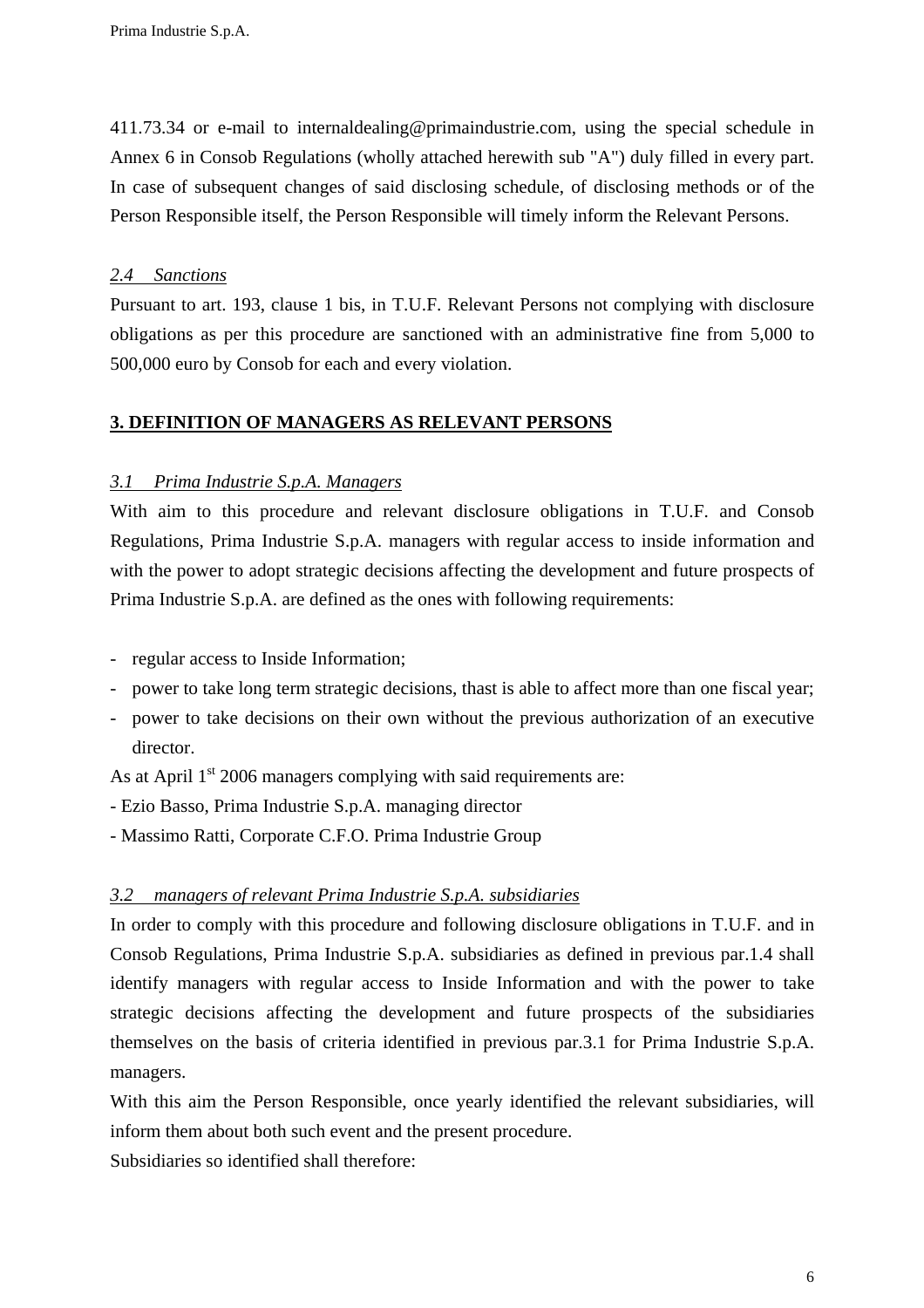- a) adopt this procedure;
- b) identify among their own managers those with qualification to be Relevant Persons on the basis of criteria said in previous par. 3.1;
- c) send to all Relevant Persons (that is direction and auditing boards, officers with direction and auditing duties as defined in previous letter b) of the subsidiary itself this procedure for its acceptance;
- d) timely disclose to the Person Responsible the list of all Relevant Persons (that is direction and auditing boards, officers with direction duties and managers specified) of the subsidiary itself and copy of the acceptance of the present procedure as well as every subsequent change.

### 4. INFORMATION

### *4.1 Information to managers*

The Person Responsible, when a Prima Industrie S.p.A. or a subsidiary's manager has been identified as a Relevant Person according to this procedure, informs him/her about of his/her identification and about his/her relevant disclosure obligations giving him/her the present procedure. The manager shall have to accept the present procedure transmitting back the schedule in annex sub B.

#### *4.2Information to directors and effective statutory auditors*

Directors and effective statutory auditors shall have to accept the present procedure transmitting to the Person Responsible the schedule in annex sub B.

This procedure applies to Operations carried out since April 1<sup>st</sup> 2006.

Collegno, March 30, 2006

\*\*\*\*\*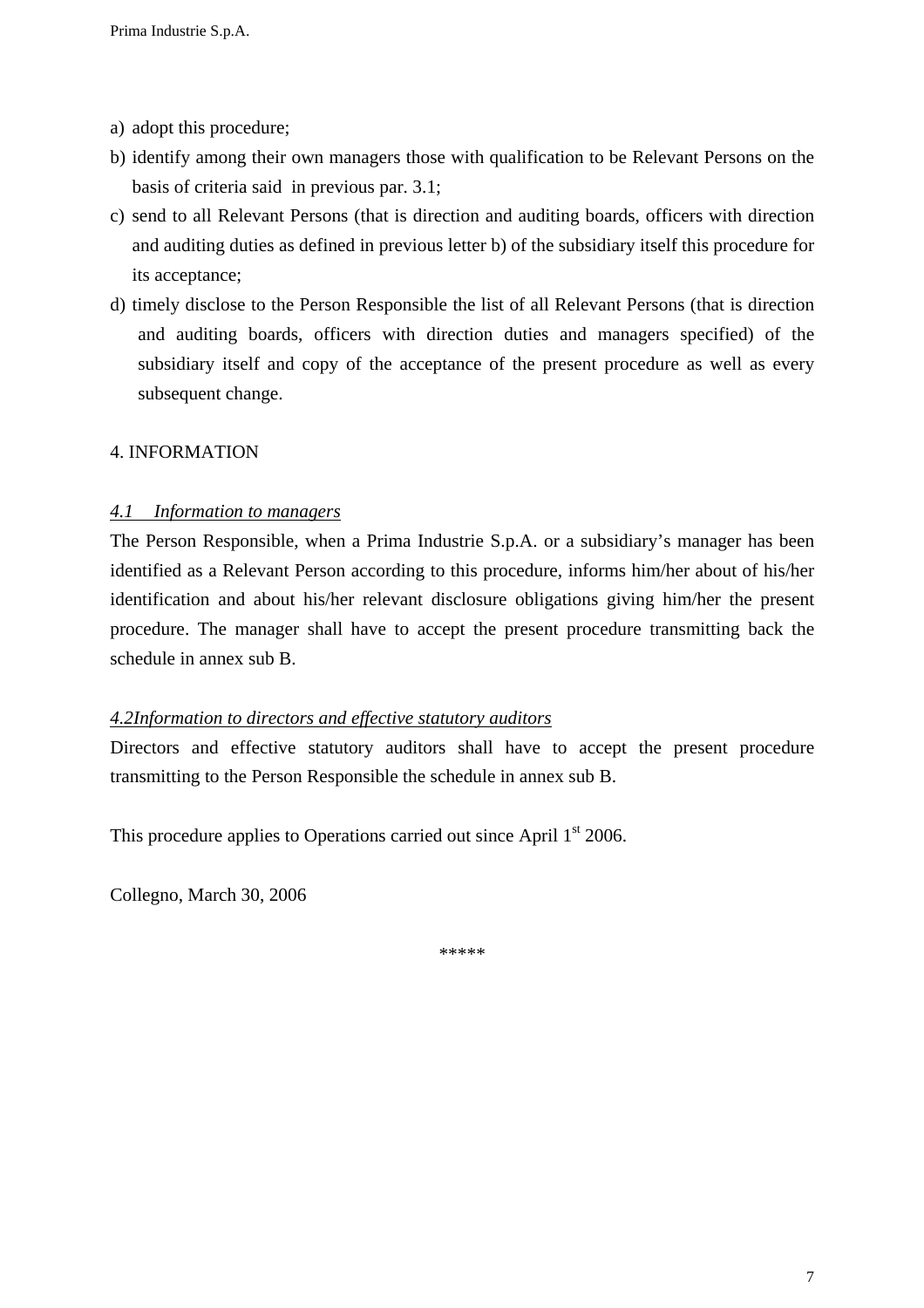**(cliccare qui sotto per visualizzare l'Allegato)** 

## **ANNEX A**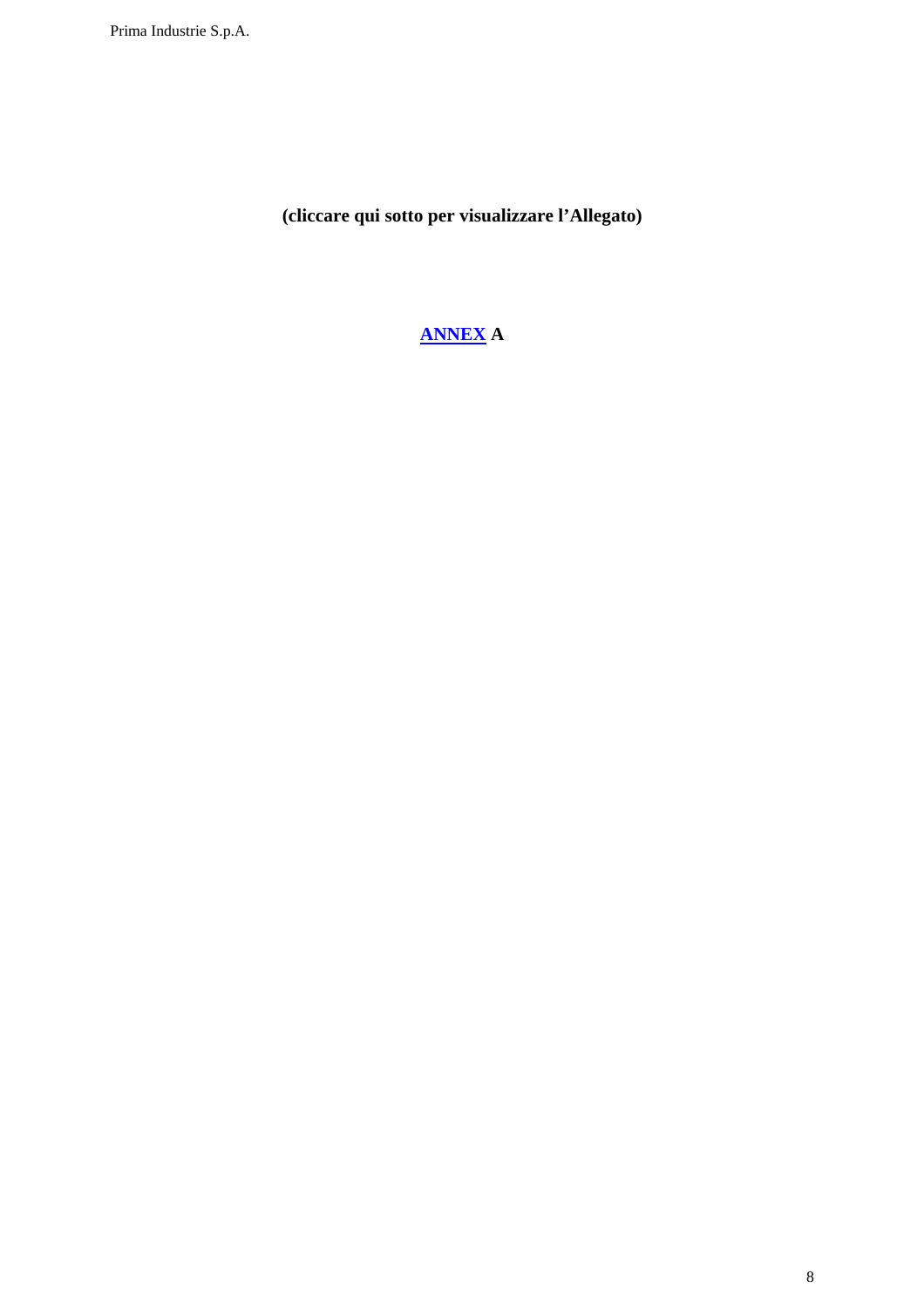Prima Industrie S.p.A.

## **ANNEX B**